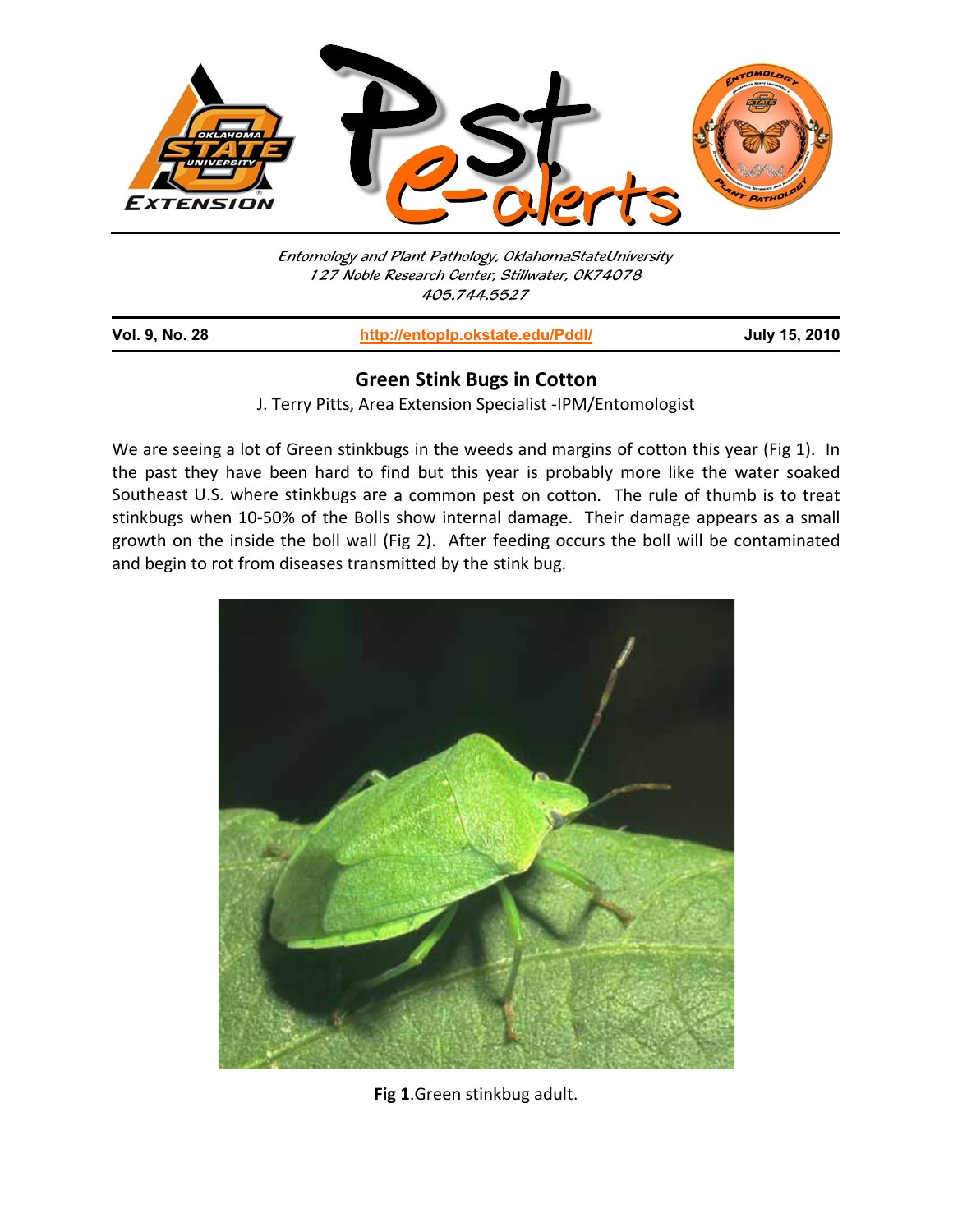**Damage Threshold**: Recent research from Southeastern states show a "dynamic threshold" provides the best return on control costs. The threshold is dependent on the week of bloom where the first week of bloom allows 50% boll damage down to 10% damage in weeks 3‐5 after 1st bloom. The changing threshold is shown in table 1.



**Fig 2**.Stinkbug damage to cotton boll wall.

**Table 1**. Dynamic threshold based on probability of Stinkbug damage by week of bloom.

| <b>Week of Bloom</b> | <b>Threshold (Allowable Boll Damage)</b> |  |
|----------------------|------------------------------------------|--|
| 1                    | 50%                                      |  |
| 2                    | 30%                                      |  |
| 3                    | 10%                                      |  |
| 4                    | 10%                                      |  |
| 5                    | 10%                                      |  |
| 6                    | 30%                                      |  |
|                      | 30%                                      |  |
| 8                    | 50%                                      |  |

Once the bolls reach the size of a quarter (1¼ inches) it is described as safe from stinkbug damage. The bugs are not capable of penetrating the boll wall with their long slender mouth parts.

Remember that stinkbugs are nocturnal feeders and will tend to be clumped together in cotton. They will often migrate from corn, grain sorghum, or peanuts that are next to the cotton.